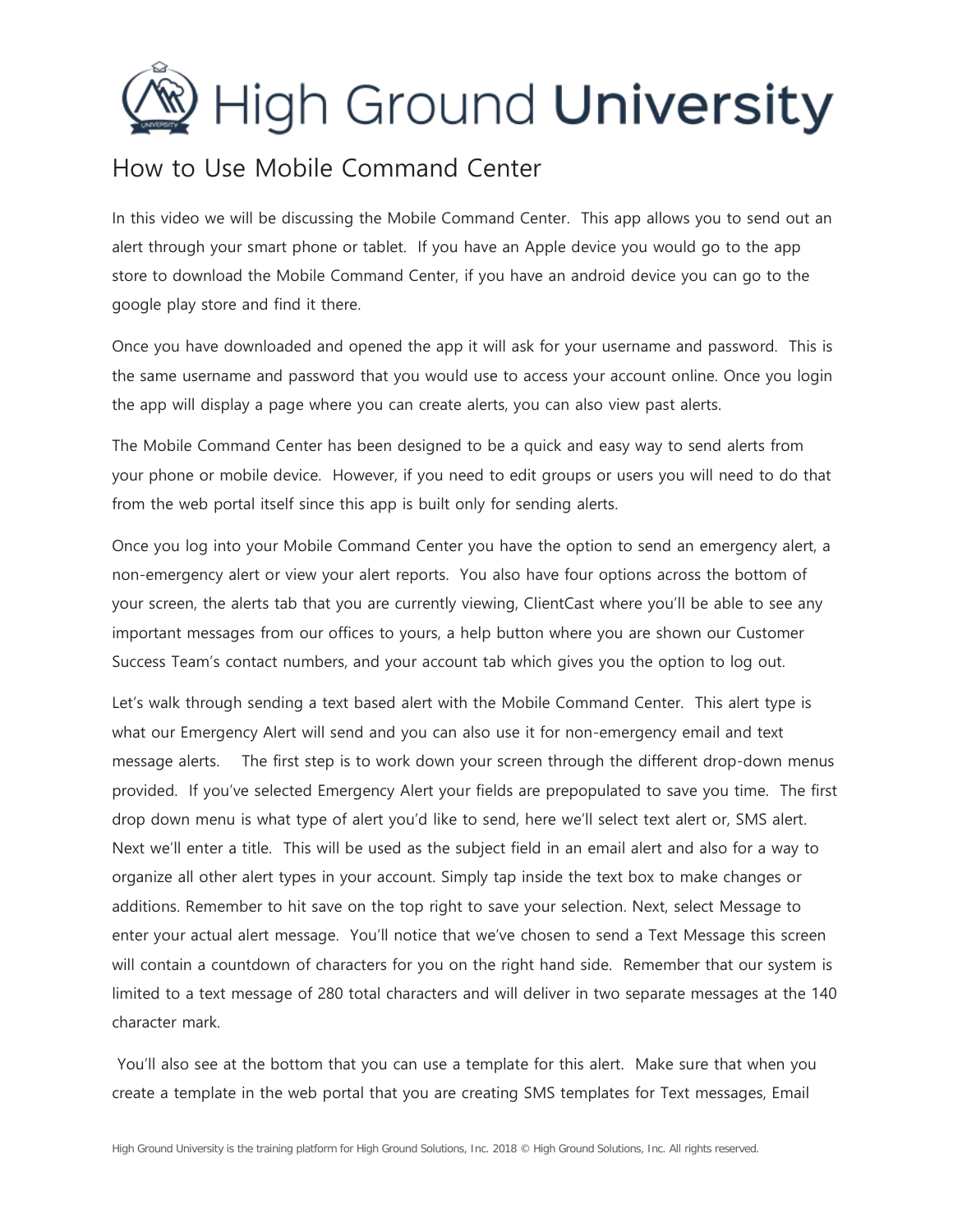

templates for sending Email alerts and Voice templates to match up with voice alerts. The template type for an emergency alert also needs to be SMS or a Text Message template.

When you've finished creating your message tap the save button on the top right of the screen

Once you've done this you can decide which group to send your message to. Simply tap on Group, then tap on Top Level, then select your group. Tap on Alert Groups to return the menu and save your selection.

Next select your escalation level, decide which phone numbers or email addresses you want to send your message to. Tap on Alert to return to the send alert screen.

You can schedule your alert to be sent out at a later time by tapping on Scheduled Date. Simply scroll through the options to select the correct time and date you'd like to schedule your alert for. Lastly you can select your Time Zone. Our system has auto generated your device default based on the information you've given us. If you need to change that for any reason you can do so here.

Lastly tap on Send Now or Save Alert (if you've chosen to send your alert at a scheduled date) on the top right of the screen to complete the alert process.

Now let's discuss sending a voice alert with the Mobile Command Center. Sending a voice alert through our app is one of the easiest ways to send a voice alert with our system. Our Mobile Command Center will use your device's microphone to record your message for you, no need to wait to have our 800 number call you, or for you key in a phone code and pin!

To create a voice alert simply select Voice as the Alert Type. Make sure to type in a title and save. Once you've tapped on Message you'll see two options. The first is Voice Recording. Tap here and you'll see a red circle that you can tap to begin your recording. You'll also see templates available to you if you've created templates from the website. After you tap the red button to begin recording you'll see a timer letting you know how long your message is and a black stop sign that you can push at any time to end recording. Once you've stopped you'll have the option to play your recording back so you can check it for errors and then you have the option to record your message again by pressing the red button at the bottom. If you're satisfied with your message click save at the top right of the screen.